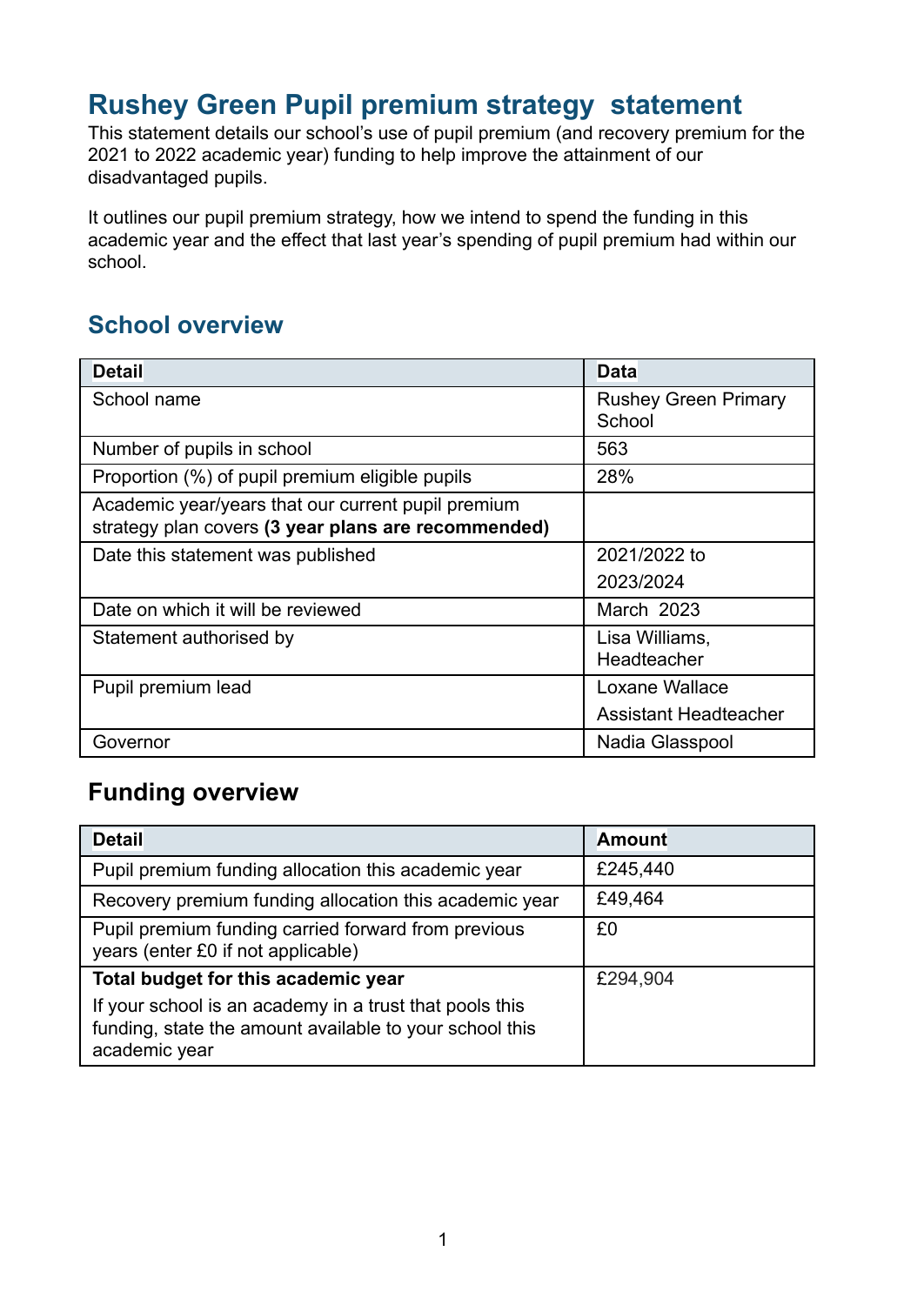## **Part A: Pupil premium strategy plan**

#### **Statement of intent**

At Rushey Green our intention is that all pupils have access to high quality teaching regardless of each pupils socio economic background; therefore improving pupils as learners. Fostering a deep sense of belonging and improving outcomes for all pupils, irrespective of background, gender or disability.

Our ultimate objectives are to:

- Remove barriers to learning created by poverty, family circumstance and background.
- Narrow the attainment gaps between disadvantaged pupils and their non-disadvantaged counterparts both within school and nationally.

Ensure ALL pupils are able to read fluently and with good understanding to enable them to access the breadth of the curriculum

- Develop confidence in their ability to communicate effectively in a wide range of contexts
- Enable pupils to look after their social and emotional wellbeing and to develop resilience.
- Access a wide range of opportunities to develop their knowledge and understanding of the world

In order to achieve our objectives and overcome identified barriers to learning we will:

- Provide all teachers with high quality CPD to ensure that pupils access effective quality first teaching
- Provide targeted intervention and support to quickly address identified gaps in learning including the use of small group work, 1:1 tuition
- Target funding to ensure that all pupils have access to trips, residentials, first hand learning experiences
- Provide opportunities for all pupils to participate in enrichment activities including sport, music and arts.
- Provide appropriate nurture support to enable pupils to access learning within and beyond the classroom.

This is not an exhaustive list and strategies will change and develop based on the needs of individuals.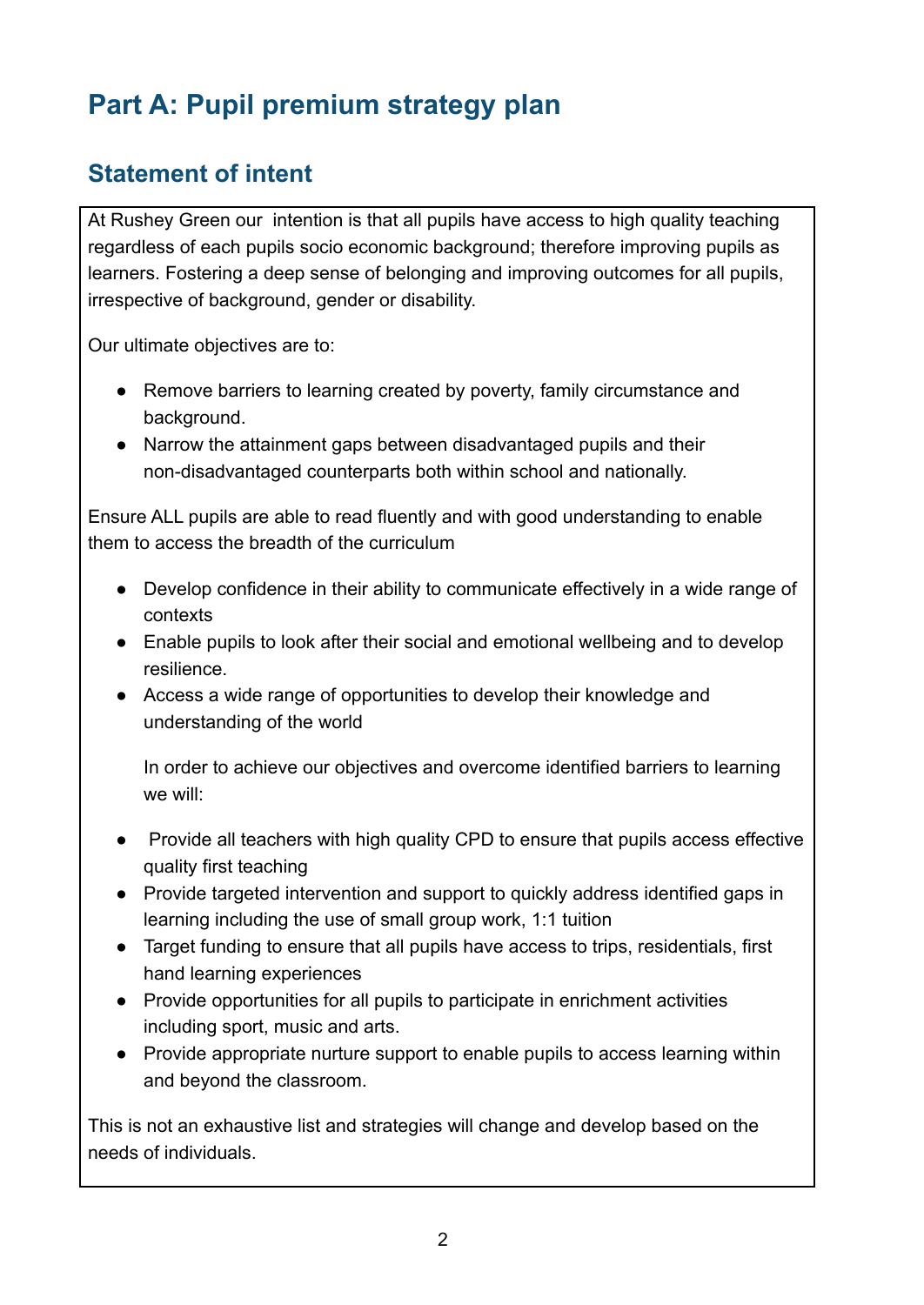Our intention is that all pupils, irrespective of their background or the challenges they face, make good progress and achieve high attainment across all subject areas. The focus of our pupil premium strategy is to support disadvantaged pupils to achieve that goal, including progress for those who are already high attainers.

High-quality teaching is at the heart of our approach, with a focus on areas in which disadvantaged pupils require the most support. This is proven to have the greatest impact on closing the disadvantage attainment gap and at the same time will benefit the non-disadvantaged pupils in our school. Our aim is to improve pupils as learners. We are committed to ensuring that all day-to-day teaching meets the needs of each learner, rather than rely on inventions to compensate for teaching that is less than good. Quality First Teaching is paramount.

Our approach will be responsive to common challenges and individual needs, rooted in robust diagnostic assessment, not assumptions about the impact of disadvantage. The approaches we have adopted complement each other to help pupils excel. To ensure they are effective we will:

- ensure disadvantaged pupils are challenged in the work that they're set
- act early to intervene at the point need is identified
- adopt a whole school approach in which all staff take responsibility for disadvantaged pupils' outcomes and raise expectations of what they can achieve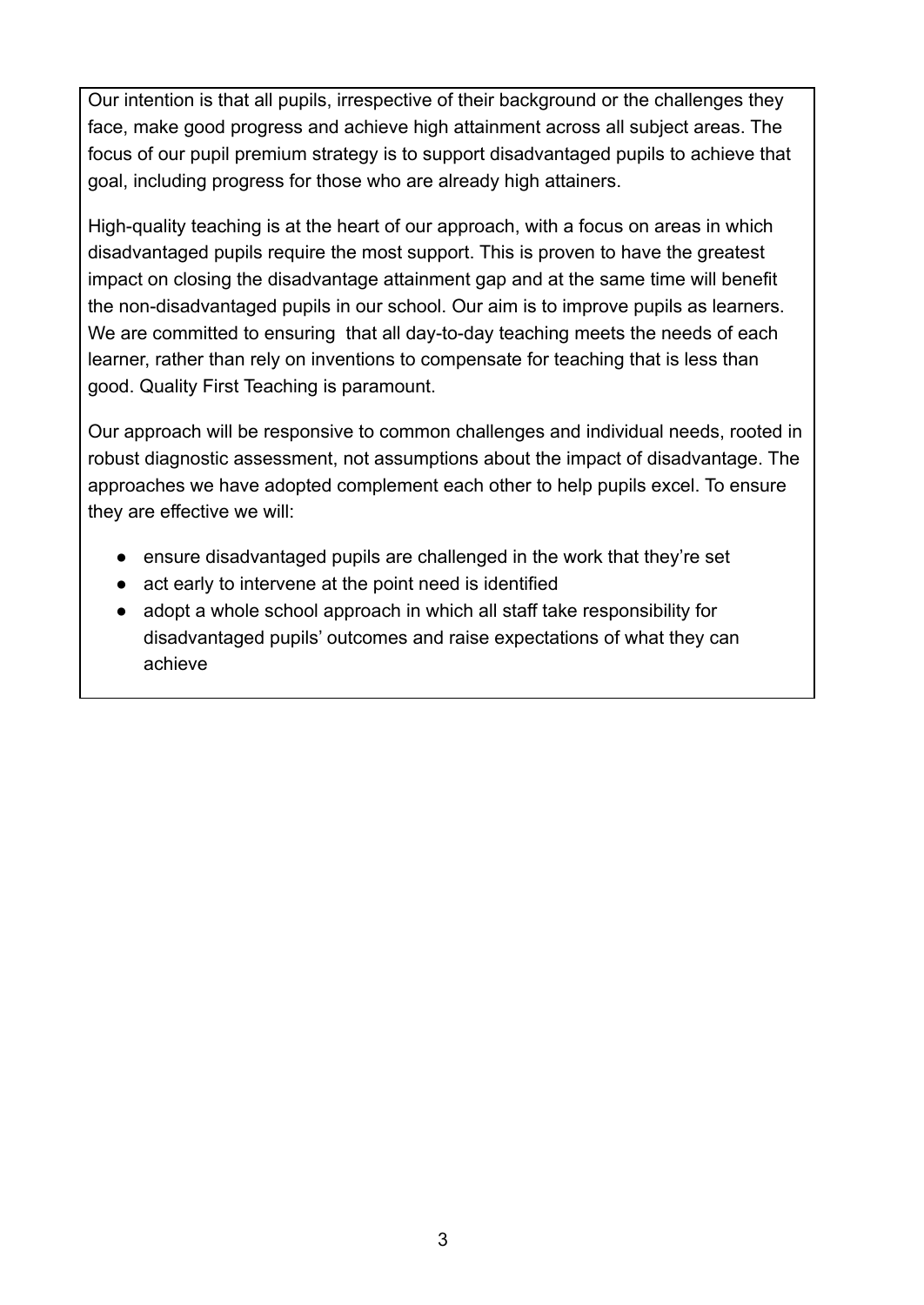#### **Challenges**

This details the key challenges to achievement that we have identified among our disadvantaged pupils.

| <b>Challenge</b><br>number | <b>Detail of challenge</b>                                                                                                                                                                                                                                                                               |
|----------------------------|----------------------------------------------------------------------------------------------------------------------------------------------------------------------------------------------------------------------------------------------------------------------------------------------------------|
| 1                          | Gaps in reading, writing, maths and phonics                                                                                                                                                                                                                                                              |
|                            | Assessments, observations, and discussions with pupils indicate<br>underdeveloped oral language skills and vocabulary gaps among many<br>disadvantaged pupils. These are evident from Reception through to<br>KS2 and in general, are more prevalent among our disadvantaged<br>pupils than their peers. |
|                            | Assessments, observations, and discussions with pupils suggest<br>disadvantaged pupils generally have greater difficulties with phonics<br>than their peers. This negatively impacts their development as readers.                                                                                       |
| $\overline{2}$             | Social, emotional and mental health                                                                                                                                                                                                                                                                      |
|                            | The wellbeing of many of our disadvantaged pupils has been impacted<br>by partial school closures to a greater extent than for other pupils.<br>These findings are supported by national studies.                                                                                                        |
|                            | Impact of Covid-19 disruptions in primary schools: attainment   EEF                                                                                                                                                                                                                                      |
| 3                          | <b>Access to wider opportunities</b>                                                                                                                                                                                                                                                                     |
|                            | Our disadvantaged pupils have limited access to wider opportunities<br>and the pandemic has restricted pupils' access to enrichment activities.                                                                                                                                                          |
| 4                          | <b>Attendance &amp; Punctuality</b>                                                                                                                                                                                                                                                                      |
|                            | Our assessments and observations indicate that absenteeism and<br>punctuality is negatively impacting disadvantaged pupils' progress.                                                                                                                                                                    |
| 5                          | Access to technology and educational materials                                                                                                                                                                                                                                                           |
|                            | Disadvantaged and vulnerable pupils have limited access to ICT<br>technology outside of school. Some children have no internet and are<br>unable to access online educational software/programmes subscribed<br>by the school.                                                                           |

#### **Intended outcomes**

This explains the outcomes we are aiming for **by the end of our current strategy plan**, and how we will measure whether they have been achieved.

| Intended outcome | <b>Success criteria</b>                                                 |
|------------------|-------------------------------------------------------------------------|
| Reading          | Achieve above national average progress scores in<br><b>KS2 Reading</b> |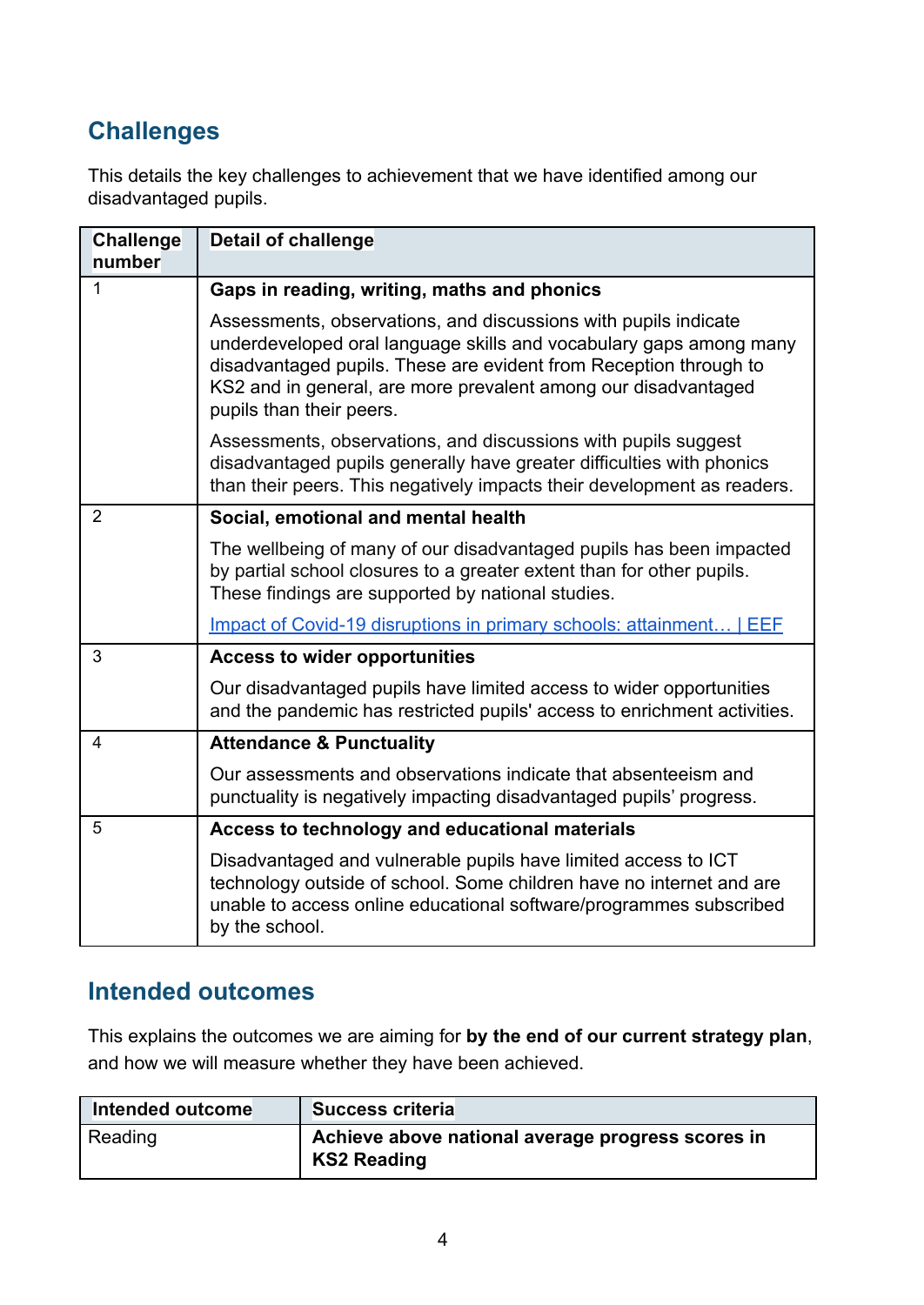| Writing             | Achieve above national average progress scores in KS2<br>Writing                   |
|---------------------|------------------------------------------------------------------------------------|
| <b>Maths</b>        | Achieve above national average progress scores in KS2<br><b>Maths</b>              |
| <b>Phonics</b>      | Achieve above national average expected standard in PSC                            |
| Attendance          | Ensure attendance of disadvantaged pupils is above 95%                             |
| Wider opportunities | Pupils have access to wider opportunities across curriculum<br>and wider community |

#### **Activity in this academic year**

This details how we intend to spend our pupil premium (and recovery premium funding) **this academic year** to address the challenges listed above.

#### **Teaching (for example, CPD, recruitment and retention)**

Budgeted cost: **£141,904**

**Primary pupils (£1,385) (previously £1,345)**

| <b>Activity</b>                          | <b>Evidence that supports this</b><br>approach                                                                                                                                                                                                                                                                                              | Challenge<br>number(s)<br>addressed |
|------------------------------------------|---------------------------------------------------------------------------------------------------------------------------------------------------------------------------------------------------------------------------------------------------------------------------------------------------------------------------------------------|-------------------------------------|
| Curriculum materials and<br>subscription | Implement and embed CUSP<br>curriculum underpinned by research,<br>evidence and cognitive science.<br>Delivering clearly sequenced lessons<br>which enables pupils to develop oracy<br>and vocabulary skills, and enables<br>learners to retain and recall more<br>taught skills and processes.<br><b>Oral language interventions   EEE</b> | 1, 2, 3, 4, 5                       |
| CPD for staff and training               | Ensure all relevant staff (including new<br>staff) have received bespoke training<br>on revised curriculum model to<br>effectively plan, teach and assess<br>lessons using the revised teaching<br>strategy.                                                                                                                                | 1,2,5                               |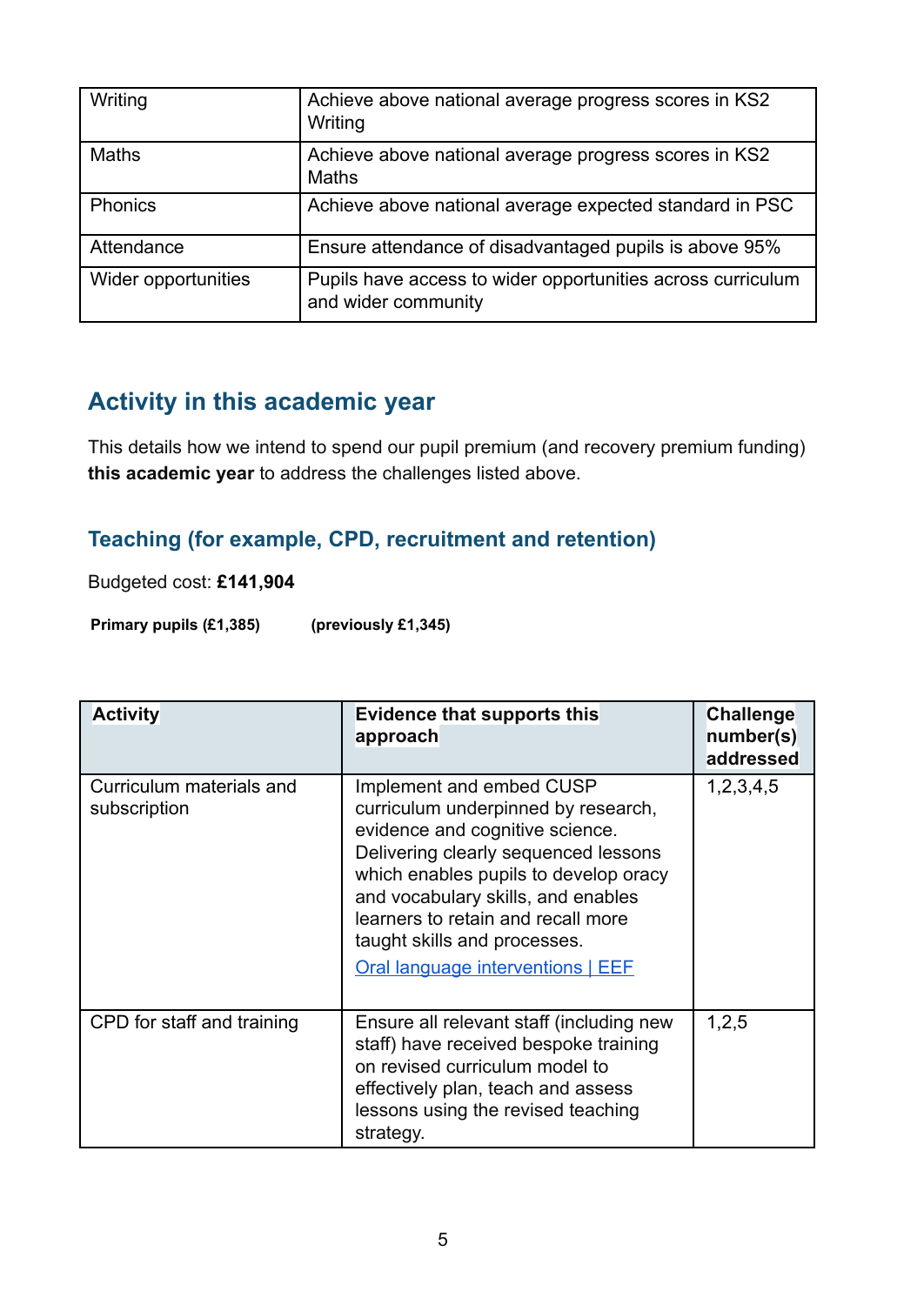| Monitor the impact of<br>teaching and learning across<br>the curriculum for PPG.                                                                                          | High quality teaching and scaffolding to<br>enable DA students access the<br>sequence of lessons and curriculum                                                                                                                                                                | 1, 2, 3, 5    |
|---------------------------------------------------------------------------------------------------------------------------------------------------------------------------|--------------------------------------------------------------------------------------------------------------------------------------------------------------------------------------------------------------------------------------------------------------------------------|---------------|
|                                                                                                                                                                           | (English, Science and foundation<br>subjects).                                                                                                                                                                                                                                 |               |
| Develop Writing curriculum<br>through CLUSP units of<br>work                                                                                                              | Pupils make accelerated progress.<br>Pupils are at least in-line with other<br>pupils nationally<br>Pupils confidence to use grammatical<br>terms and apply to writing<br>Evidence of planning and clear<br>sequence of lessons building on prior<br>knowledge and key skills. | 1, 2, 3, 4, 5 |
|                                                                                                                                                                           | Secure teachers knowledge of English<br>curriculum including the grammar<br>concepts.                                                                                                                                                                                          |               |
| PIXL- Purchase of<br>standardised diagnostic<br>assessments.<br>Training for staff to ensure<br>assessments are interpreted                                               | Standardised tests can provide reliable<br>insights into the specific strengths and<br>weaknesses of each pupil to ensure<br>they receive the correct additional<br>support through interventions or<br>teacher instruction:                                                   | 1, 2, 3, 4    |
| and administered correctly.                                                                                                                                               | <b>Standardised tests   Assessing and</b><br><b>Monitoring Pupil Progress   Education</b><br><b>Endowment Foundation   EEF</b>                                                                                                                                                 |               |
| Developing vocabulary<br>across the school<br>curriculum.                                                                                                                 | Training for staff on Alex Quigley - The<br>Vocabulary Gap.<br>Purchase of resources to support the<br>development of oracy across the<br>curriculum.                                                                                                                          | 1, 2          |
|                                                                                                                                                                           | Promoting high-quality discussion and<br>encouraging pupils to articulate key<br>ideas, consolidate learning and extend<br>vocabulary.<br>Management/release time for                                                                                                          |               |
|                                                                                                                                                                           | designated leads                                                                                                                                                                                                                                                               |               |
| Purchase of a DfE validated<br><b>Systematic Synthetic</b><br>Phonics programme to<br>secure stronger phonics<br>teaching for all pupils.<br><b>Little Wandle Phonics</b> | Phonics approaches have a strong<br>evidence base that indicates a positive<br>impact on the accuracy of word reading<br>(though not necessarily<br>comprehension), particularly for<br>disadvantaged pupils:                                                                  | 1,2           |
|                                                                                                                                                                           | <b>Phonics   Toolkit Strand   Education</b><br><b>Endowment Foundation   EEF</b><br><b>Improving Literacy in Key Stage 11</b><br>EEF                                                                                                                                           |               |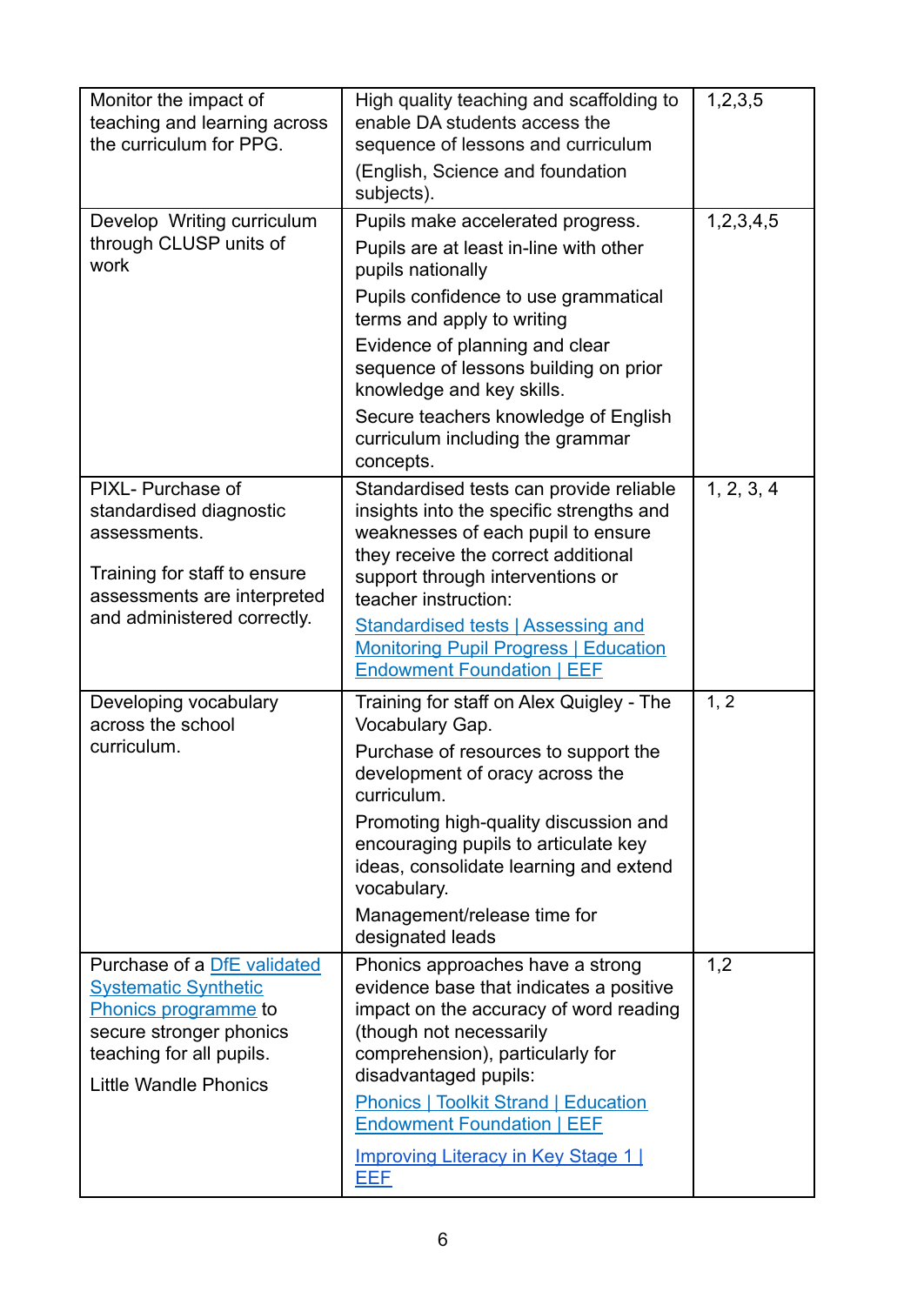| Enhancement of our maths<br>teaching and curriculum<br>planning in line with DfE and<br>EEF guidance.<br>We will fund Lead teacher<br>and maths champions<br>release time to embed key<br>elements of guidance in<br>school and to access Maths<br>Hub resources and CPD<br>White Rose (including<br><b>Teaching for Mastery</b><br>training). | The DfE non-statutory guidance has<br>been produced in conjunction with the<br>National Centre for Excellence in the<br>Teaching of Mathematics, drawing on<br>evidence-based approaches:<br><b>Improving Mathematics in the Early</b><br>Years and Key Stage 1   EEF<br>The EEF guidance is based on a range<br>of the best available evidence:<br><b>Improving Mathematics in Key Stages</b><br>2 and 3   EEF<br>Impact of Covid-19 disruptions in<br>primary schools: attainment   EEF<br>The report says we find evidence that<br>disadvantage gaps for maths widened<br>since the onset of the COVID-19<br>pandemic. On average, across Years 2<br>to 6, the maths gap between<br>disadvantaged pupils and their peers<br>widened. This represents an increase of<br>between 4% to 17% in the | 1,2 |
|------------------------------------------------------------------------------------------------------------------------------------------------------------------------------------------------------------------------------------------------------------------------------------------------------------------------------------------------|----------------------------------------------------------------------------------------------------------------------------------------------------------------------------------------------------------------------------------------------------------------------------------------------------------------------------------------------------------------------------------------------------------------------------------------------------------------------------------------------------------------------------------------------------------------------------------------------------------------------------------------------------------------------------------------------------------------------------------------------------------------------------------------------------|-----|
|                                                                                                                                                                                                                                                                                                                                                | pre-COVID-19 disadvantage gap.                                                                                                                                                                                                                                                                                                                                                                                                                                                                                                                                                                                                                                                                                                                                                                     |     |
| <b>Ensure all Early Career</b><br>teachers have access to<br>quality coaching and                                                                                                                                                                                                                                                              | Designated experienced teacher(s) to<br>coaching and support Early Career<br>teachers.                                                                                                                                                                                                                                                                                                                                                                                                                                                                                                                                                                                                                                                                                                             | 1,2 |
| mentoring                                                                                                                                                                                                                                                                                                                                      | Impact on delivering high quality<br>teaching.                                                                                                                                                                                                                                                                                                                                                                                                                                                                                                                                                                                                                                                                                                                                                     |     |
|                                                                                                                                                                                                                                                                                                                                                | Retention of good/outstanding teachers<br>securing better outcomes for pupils.                                                                                                                                                                                                                                                                                                                                                                                                                                                                                                                                                                                                                                                                                                                     |     |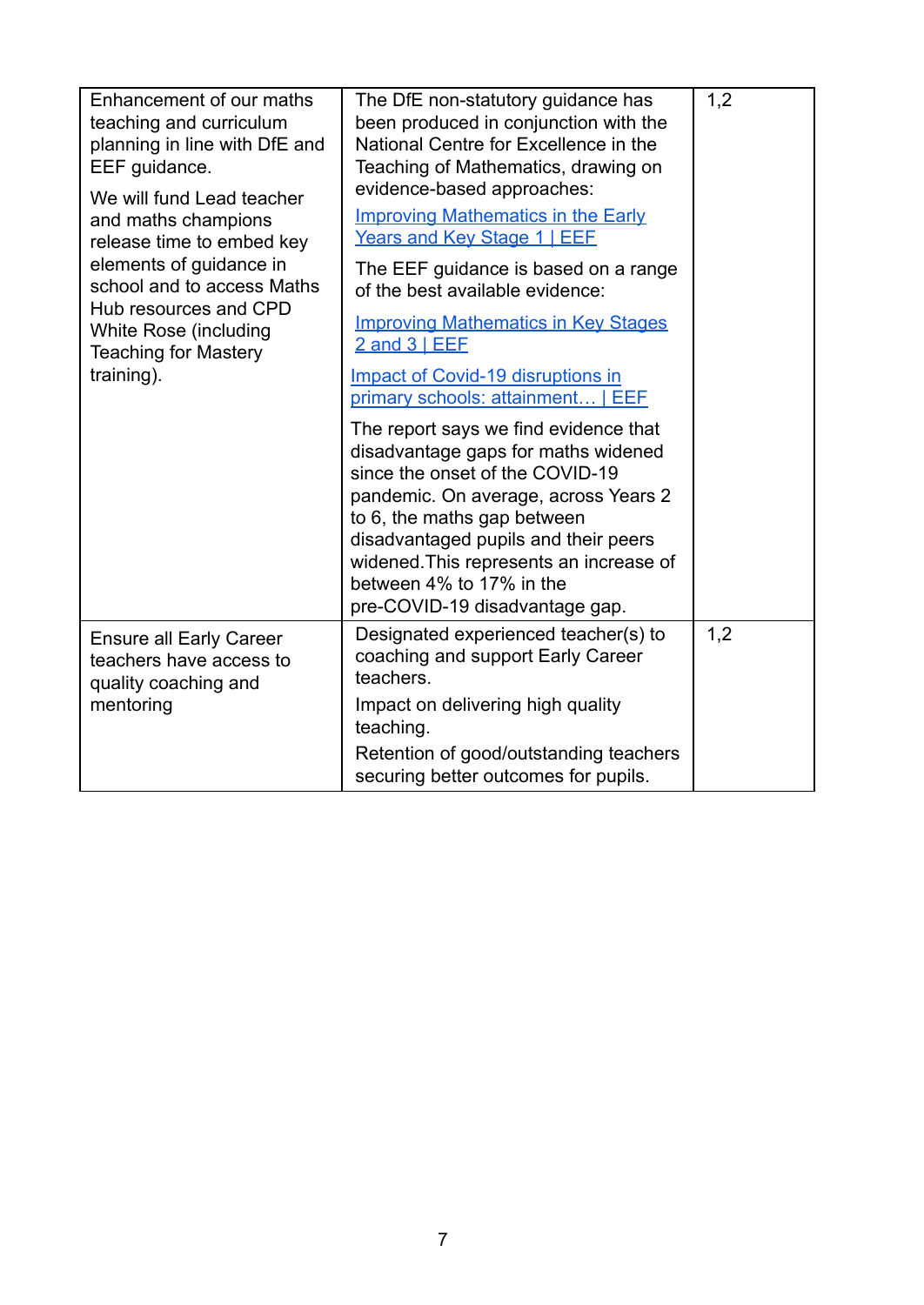#### **Targeted academic support (for example, tutoring, one-to-one support structured interventions)**

Budgeted cost: **£78,000**

| <b>Activity</b>                                                                                                            | Evidence that supports this approach                                                                                                                                                                                                                                                                                                              | <b>Challenge</b><br>number(s)<br>addressed |
|----------------------------------------------------------------------------------------------------------------------------|---------------------------------------------------------------------------------------------------------------------------------------------------------------------------------------------------------------------------------------------------------------------------------------------------------------------------------------------------|--------------------------------------------|
| Purchase an approach<br>to spelling building on<br>high-quality phonics in<br>order to generate a word<br>rich curriculum. | Oral language interventions can have a<br>positive impact on pupils' language skills.<br>Approaches that focus on speaking,<br>listening and a combination of the two<br>show positive impacts on attainment:<br>Oral language interventions   EEF<br>(educationendowmentfoundation.org.uk)<br>Raise attainment in spelling                       | 1, 2                                       |
|                                                                                                                            | Identify improvements in spelling as being<br>central to rise in performance.<br>Consistent approach to improve and raise<br>standards.                                                                                                                                                                                                           |                                            |
| <b>Additional phonics</b><br>sessions targeted at<br>disadvantaged pupils<br>who require further<br>phonics support.       | Phonics approaches have a strong<br>evidence base indicating a positive impact<br>on pupils, particularly from disadvantaged<br>backgrounds. Targeted phonics<br>interventions have been shown to be more<br>effective when delivered as regular<br>sessions.<br><b>Phonics   Toolkit Strand   Education</b><br><b>Endowment Foundation   EEF</b> | 1                                          |

#### **Wider strategies (for example, related to attendance, behaviour, wellbeing)**

#### Budgeted cost: **£75,000**

| <b>Activity</b>                     | Evidence that supports this<br>approach       | Challenge<br>number(s)<br>addresse<br>d |
|-------------------------------------|-----------------------------------------------|-----------------------------------------|
| Breakfast provided for all children | All pupils have a settled start to<br>school. | 1,2,3,4                                 |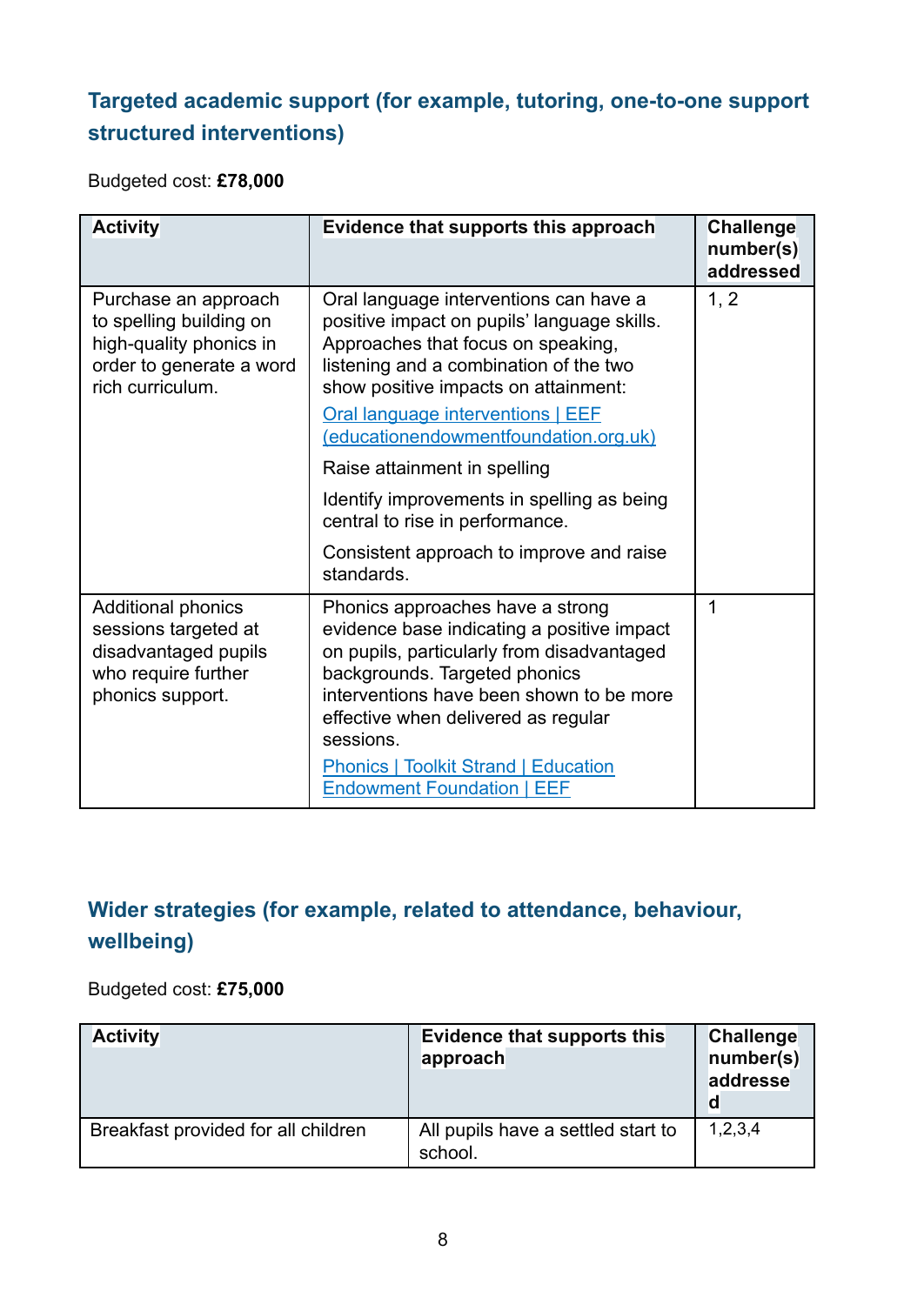|                                                       | No children start the school day<br>hungry.<br>Children have access to a<br>healthy breakfast.                                                                                                                                                                                          |             |
|-------------------------------------------------------|-----------------------------------------------------------------------------------------------------------------------------------------------------------------------------------------------------------------------------------------------------------------------------------------|-------------|
| Dedicated Pastoral/Attendance Lead                    | Monitor absenteeism and<br>punctuality<br>Identify persistent non<br>attendance and lateness<br>Strengthen partnership with<br>parents and carers<br>rewards for good attendance<br>and punctuality                                                                                     | 1,2,3,4,5,6 |
| <b>Buy-in Educational Welfare Officer</b><br>services | Purchase EWO support<br>Under the guidance of Pastoral<br>lead monitor, follow up<br>persistent absenteeism and<br>punctuality<br>Home visits & meet and liaise<br>with parents and Pastoral lead                                                                                       | 1,2,4       |
| <b>Dedicated Learning Mentor</b>                      | Improved SEMH of all pupils<br>Instances of poor behaviour<br>reduced<br>1:1 sessions SEMH<br>Deliver Healthy Eating and<br>Lifestyles KS2<br>Pupils are safe and are<br>confident and can manage their<br>emotions effectively                                                         | 1,2,3,4,5,6 |
| Wider curriculum opportunities                        | Pupils have access to a wide<br>range of activities within and<br>beyond the curriculum to<br>enhance their cultural capital.<br>Pupils have opportunities to<br>become members of the school<br>choir.<br>Free places given to<br>disadvantaged and vulnerable<br>chn to multi-skills. | 1, 2, 3, 4  |
| Contingency fund for acute issues.                    | Based on our experiences and<br>those of similar schools to ours,<br>we have identified a need to set<br>a small amount of funding aside<br>to respond quickly to needs that<br>have not yet been identified.                                                                           | All         |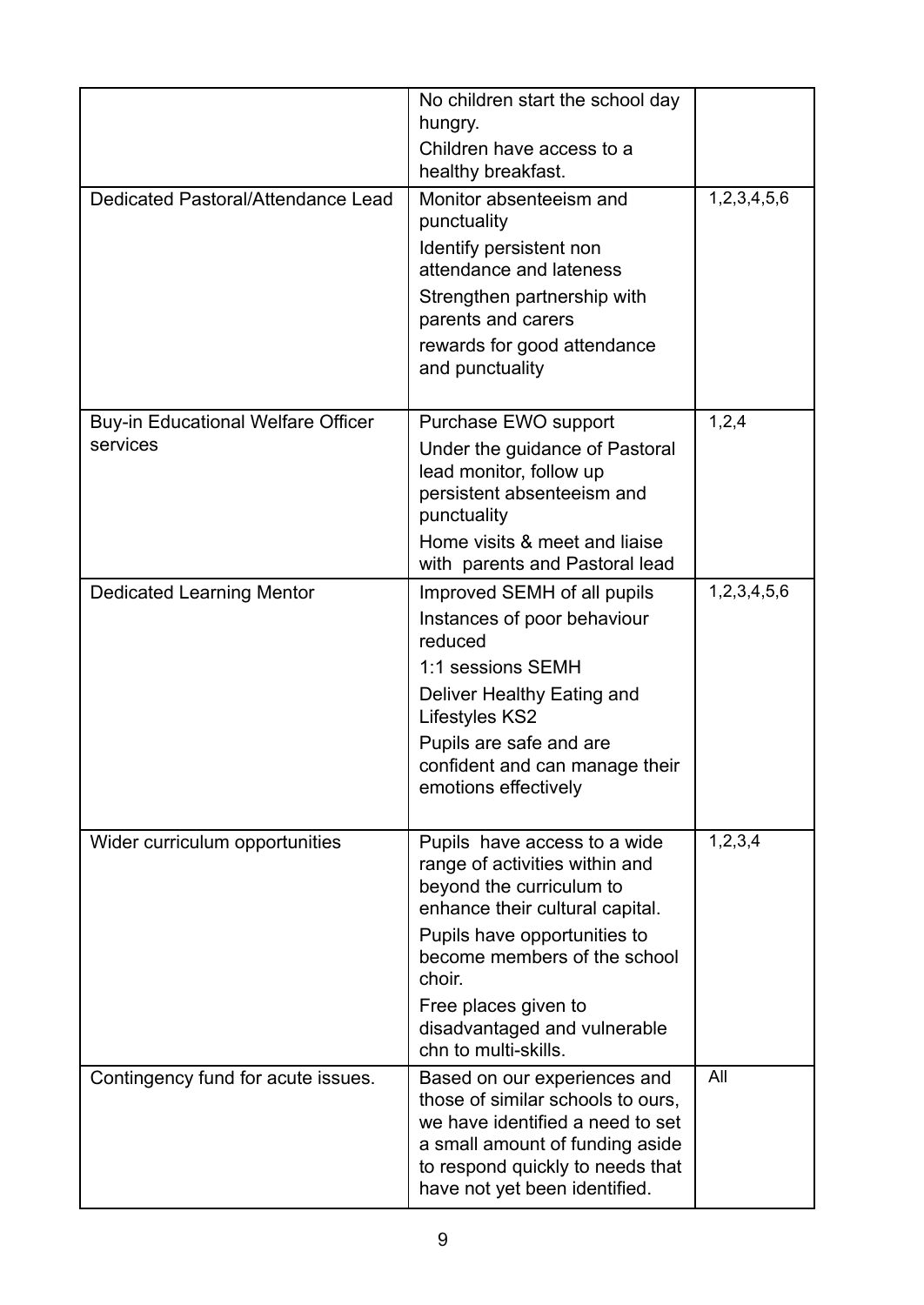**Total budgeted cost: £**294,904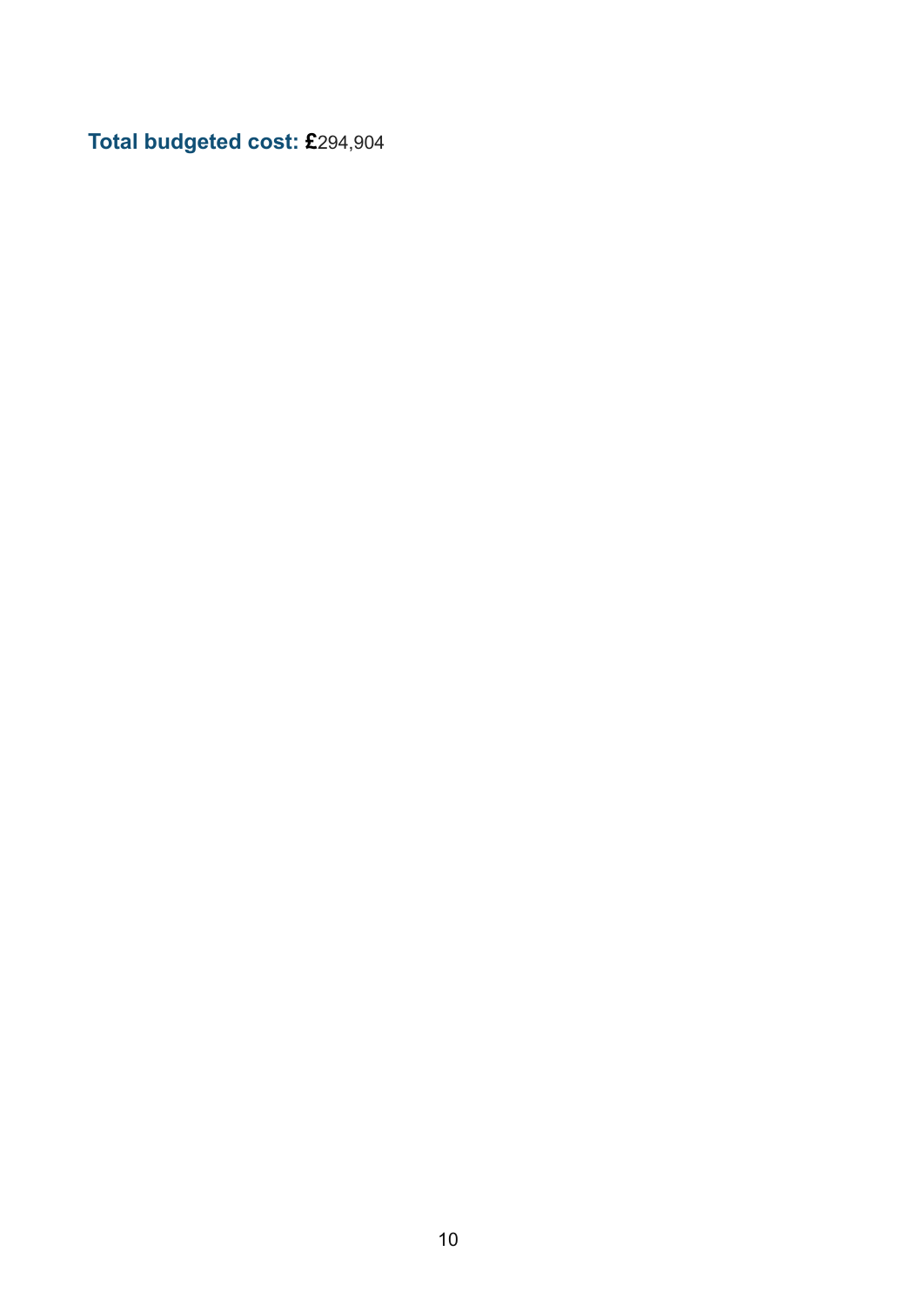## **Part B: Review of outcomes in the previous academic year**

#### **Pupil premium strategy outcomes**

This details the impact that our pupil premium activity had on pupils in the 2020 to 2021 academic year.

Due to COVID-19, performance measures have not been published for 2020 to 2021 and 2020 to 2021 results will not be used to hold schools to account.

Key areas of impact:

- Staff received bespoke training on Phonic and continued CPD
- Phonics scheme implement in EYFS and KS1
- Lead teacher Maths teacher and additional maths champion CPD to raise the attainment of maths across the school and implement maths mastery programme.
- Daily supported reader implemented in all classes in KS1 & EYFS.
- Intervention groups for disadvantaged pupils falling behind and not achieving age-related expectations in maths.
- Magic breakfast embedded for all pupils. All children receive a healthy breakfast in the morning in class ensuring children are ready to learn.
- Learning mentor employed to support our most vulnerable and disadvantaged pupils' social emotional needs. Regularly delivering sessions to meet the SEMH needs of our cohort.
- EWO services purchased, attendance officer supporting parents and issuing sanctions for persistent absenteeism.
- Improved attendance and punctuality targeted.
- Strengthened partnerships with families and the school, providing support to vulnerable families and closely working with Family support and Social workers.
- Support for EAL children with regular language inventions provided by the language teacher and teaching assistants.
- INSET and CPD for all staff to support new initiatives and approaches that have been introduced.

### **Externally provided programmes**

| Programme                       | <b>Provider</b>                  |
|---------------------------------|----------------------------------|
| <b>CUSP</b>                     | <b>Unity Schools Partnership</b> |
| <b>Maths Teaching Resources</b> | <b>White Rose</b>                |
| <b>Maths Mastery Hub</b>        | <b>NCETM</b>                     |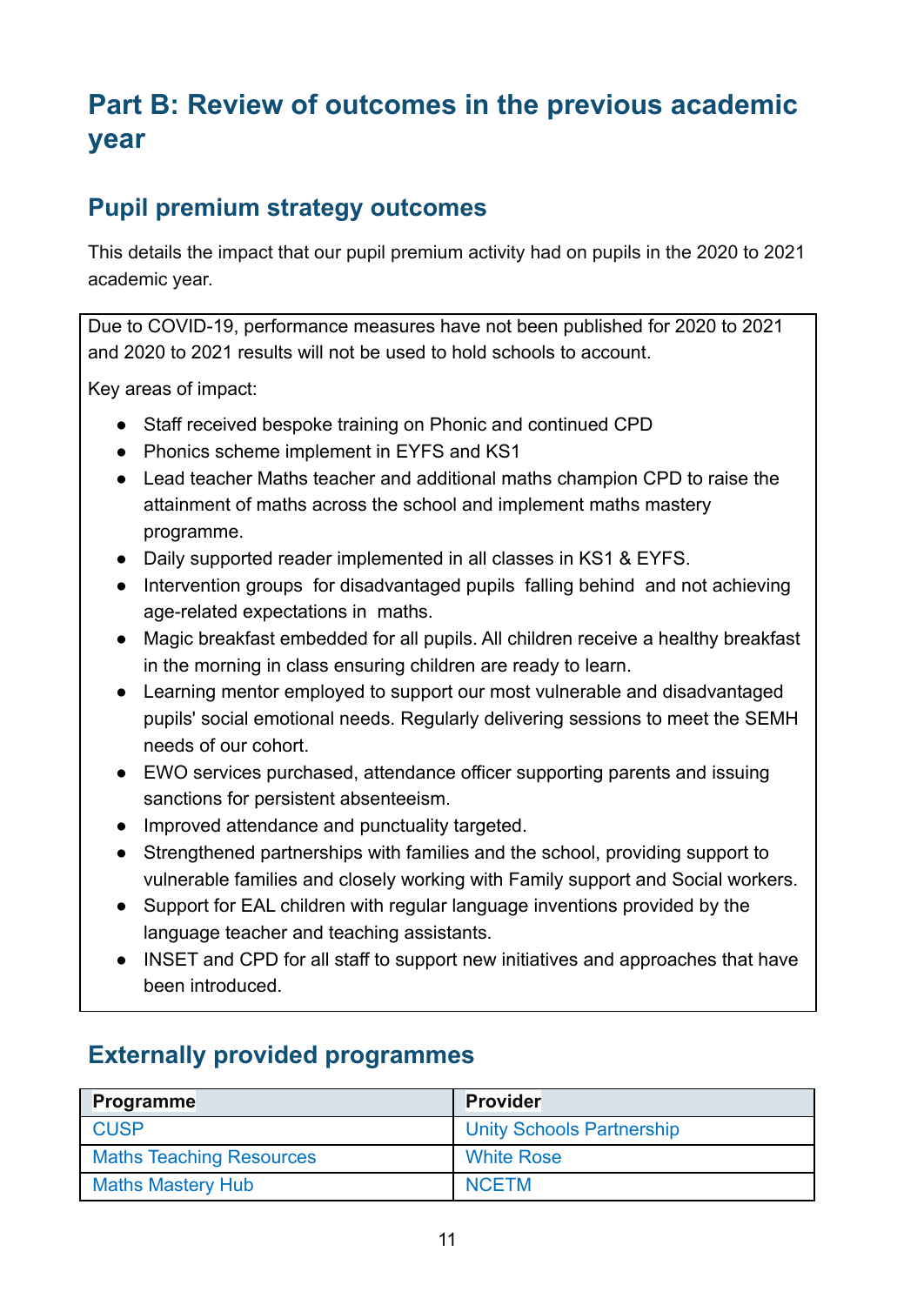| <b>Times Tables Rockstars</b>                   | <b>Maths Circle Ltd</b>       |
|-------------------------------------------------|-------------------------------|
| <b>Little Wandle Phonics</b>                    | <b>Wandle Learning Trust</b>  |
| <b>PIXL</b>                                     | <b>PIXL</b>                   |
| Daily Supported Reading & Destination<br>Reader | <b>Hackney Learning Trust</b> |

# **Service pupil premium funding (optional)**

| <b>Measure</b>                                                                          | <b>Details</b> |
|-----------------------------------------------------------------------------------------|----------------|
| How did you spend your<br>service pupil premium<br>allocation last academic<br>year?    |                |
| What was the impact of<br>that spending on service<br>pupil premium eligible<br>pupils? |                |